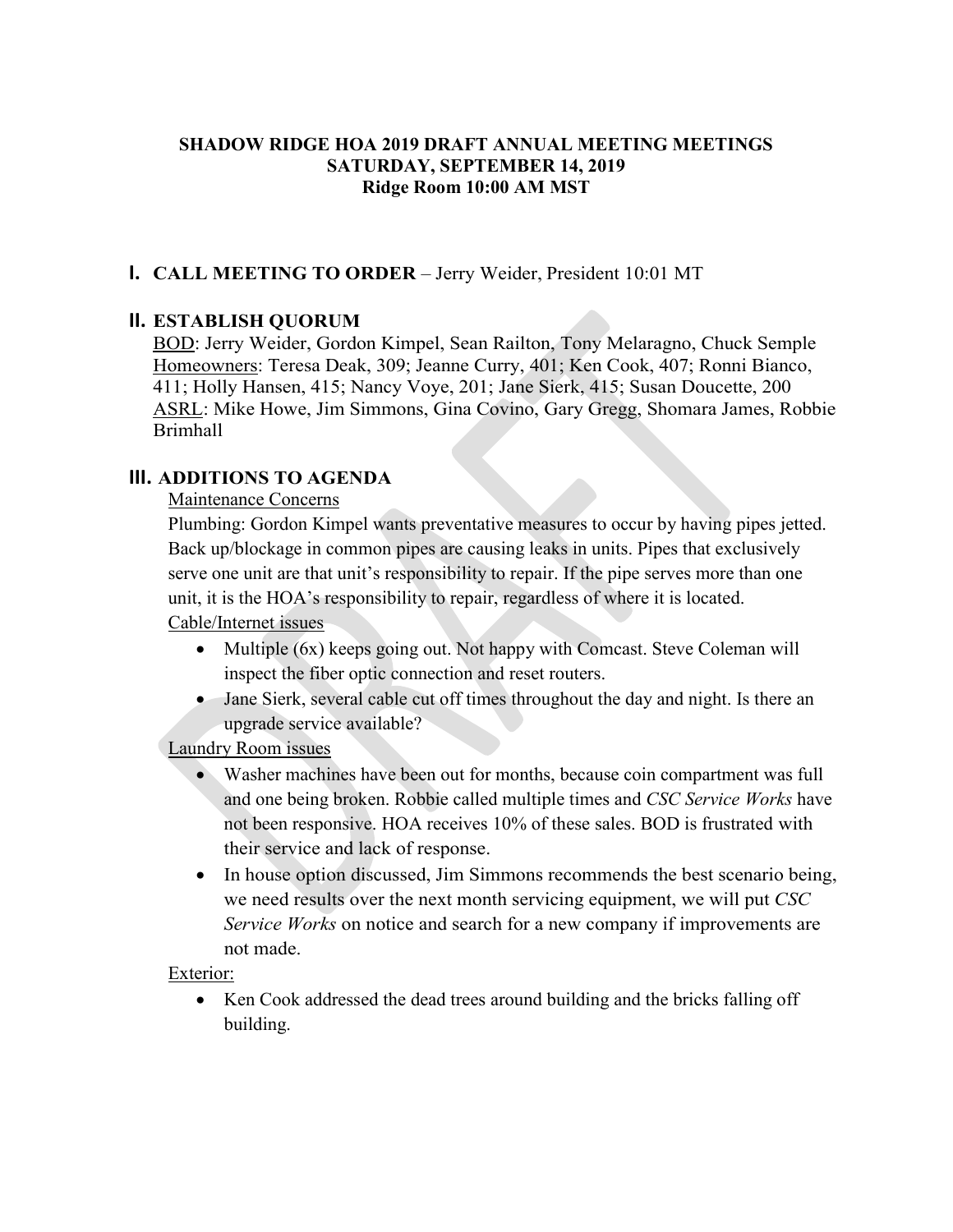### **IV. OLD BUSINESS**

- **Approval of Meeting Minutes**
	- Sean Railton made a motion to approval 2018 Annual Meeting Minutes, seconded by Gordon Kimpel, all in favor, motion carries.
- **HOA Overview**  Jerry Weider, President
	- The HOA is in good condition: The HOA is responsible for the maintenance and safety of the structure and common space areas of the building: furniture, pool, sauna, exercise room, meeting rooms, parking garages, laundry room, mechanical room, pipes, common walls, the grounds etc.
	- The HOA is not responsible for, nor a part of any rental plan that an individual owner signs on to, nor is the HOA responsible for any return on investment that an individual owner (commercial or residential) expects from the ownership of their individual unit. The HOA has no responsibility for how much money an individual makes/ doesn't make when they rent out their unit/ don't rent out their unit.
	- Speaking with ASRL, VP, Jim Simmons, confirmed that S.R HOA dues are right in the middle compared to other HOAs in the community. Not the highest and not the lowest.
	- Homeowners are aware of the increased water costs and the requirement of all owners to have water efficient toilets and water heaters.
	- The parking use that has caused uncertainty has been reconciled and the parking plan that was temporary for 3 years is now permanent with all parties signing on to the plan in writing. This parking plan is now part of the SR Rules & Regulations and is on the website for review.
	- HOA BOD has recently approved a *Remodel- Contractor Authorization Form* that everyone must use when and if they upgrade their units, so the building is protected and the Park City building codes are followed. This form can be found on the ASRL website, HOA Dashboard.
	- It is necessary to have a 2020 Special Assessment to maintain and upgrade the infrastructure of SR. SR was built in 1983, as any 36-year-old building, it needs continual maintenance and update.
	- Within these 36 years, the following maintenance and capital expenses were completed with only one special assessment (approximately \$3,000 per owner based on par value ownership in 2010): new lobby, every window in the building was replaced/upgraded, driveway into parking lots redone with heating elements, the main water pipes inside the building were replaced, a water softener added, carpet in hallways replaced, the elevator cabs replaced/upgraded, many balconies resurfaced, the pool was rebuilt with a new liner and pool heater, the deck was resurfaced and new hand rails were added, gym and indoor hot tub/sauna were replaced, hallways repainted and doors to each unit were refinished, a business center room was created, Wi-Fi was added, HD cable, with rewiring of entire building, new bathroom on lobby floor, external lighting rebuilt, all the electric in lobby were separated between the HOA and commercial units, a new fire suppression system was installed, in addition to other safety systems that were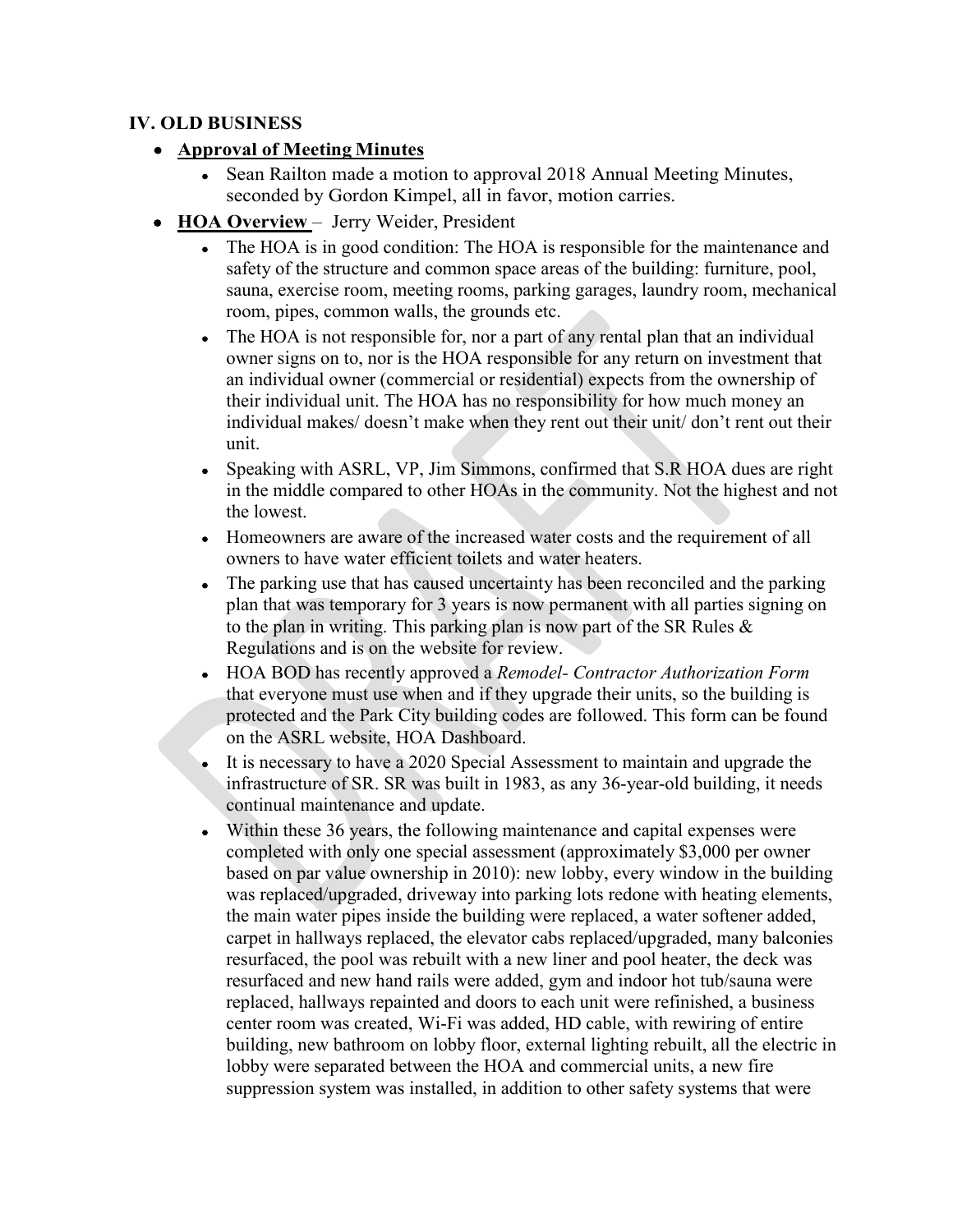mandated by the new Park City building department code at a cost of over \$125,000.

- The cost for all of these upgrades and maintenance in today's dollar would be in the range of 2 million dollars. However, all of the above was done with only one small special assessment, because the Board, many years ago, decided to allocate 20% of the HOA dues to the capital reserve.
- During the five-year period of 2014-2019 the HOA has spent \$936,000 in capital improvements without a special assessment.
- The Board commissioned a new building reserve study, which reviewed all of the working parts of the building. It has caused the board to seriously think about the upcoming need for the building and the capital projects that will be necessary to maintain a high level of building stability and thus owner unit value.
- The following are the estimated costs for capital projects that will enhance and maintain the building. All of these will be done in three years:
	- West Elevator Replacement: \$90,000 (Spring 2020)
	- New Carpet in whole building: \$150,000 (Spring 2020)
	- Back Stair Replacement & Elevator installation to exterior: \$300,000 (Spring 2021)
	- Owner/Guest Ski Locker room in Ridge Room: \$175,000 (Spring 2021)
	- Roof replacement: \$200,000 (Fall 2021)
	- Refunding Building Reserves to be maintained \$185,00 (this fund was depleted to install the new East elevator which had to be done before this proposal).
		- TOTAL: \$1,1000,0000
- These projects are beyond the funds currently in the capital reserve budget, therefore the BOD believes a special assessment is necessary.
- To review the reserve study, it can be found on the ASRL website, Shadow Ridge HOA Dashboard. It is a guide of projects for the years to come.
- A lot of development is occurring around Shadow Ridge, the opportunity to enhance the building would increase property value and services, complementing the newly developed hotels.

## • **Update of Financial Status of Association** – Mike Howe

As of July 31, 2019

• Income year to date: \$2,200 better than budget due to ASRL contribution and moving capital reserve funds into a safe investment portfolio, that is adding incremental income.

Expenses Year to Date:

- Administration: \$760 better than budget
- Housekeeping: \$700 over budget, due to weather conditions (snow/salt) being tracked into building)
- Repairs & Maintenance: \$6,300 better than budget
- Roof repair and snow removal: due to heavy snow there was an overage of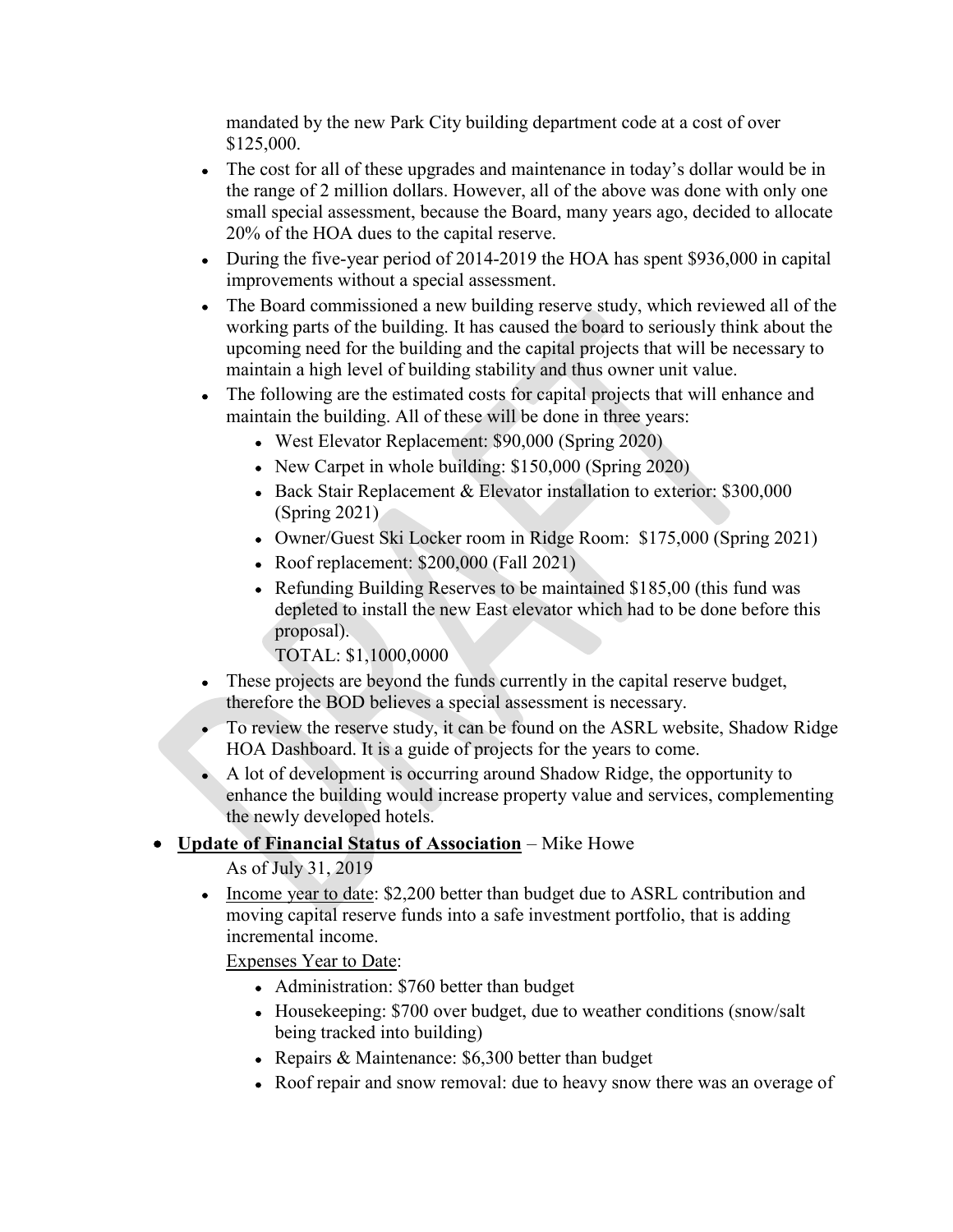\$6,200 for snow removal expenses. Compared to other HOAs ASRL manages, this is considered low.

- Repairs & Maintenance: \$2,900 over budget for the year
- Supplies: \$720 better than budget
- Utilities: sewer increase and recycling services caused \$4,700 over budget
- Net operating income \$4,600 over budget, trying to get it back down to where we originally budgeted.
- Reserve Balance: \$425,000, based upon the 2019 Capital Budget that was created at the beginning of the year, the reserve is in good condition. However, this does not account for: west elevator replacement, carpet replacement, resurfacing of front and pool deck. These items are coming out of the capital reserve budget.
- Of the HOA dues, the BOD has mandated that 15% goes directly into the reserve. In addition, that the capital reserve must be in the area of \$300k- \$400k in case an unexpected emergency repair occurs.
- Q: Roof was completed 10-12 years ago, why is roof in need of repair? A: The reserve fund has \$100k ear marked for the roof, due to a sinking fund. The idea is to plan out for the future anticipated cost to repair the roof.
- In the past 5 years, \$936k has been allocated into the reserve fund. The state of UT mandates the HOA contributes 10% into the reserve fund each year. By conducting a Reserve Study, it provides an estimated guideline on the life expectancy of items that will be in need of repair or replacement, thus providing a baseline marker for allocating funds for capital projects.

# • **Maintenance Report – Robbie Brimhall**

## **Contractors**

- 1. New carpet at the front of the hotel entrance
- 2. New pool membrane being installed
- 3. Balcony resurfacing and fencing to units that face onto the deck. More balconies will be resurfaced this coming year.
- 4. Added two recycle dumpsters and cans
- 5. Several cast iron pipes have been replaced
- 6. Some sprinkler piping on B2 have been replaced due to age of pipe
- 7. Removed dead trees in front of building
- 8. Resurfaced front entry area

### ASRL Maintenance projects

- 1. Balcony railings painted.
- 2. Power washers B1 and B2 garages twice.
- 3. Planted flowers in front entry flower beds and by Shadow Ridge sign.
- 4. Built roofs over the leaking flower beds.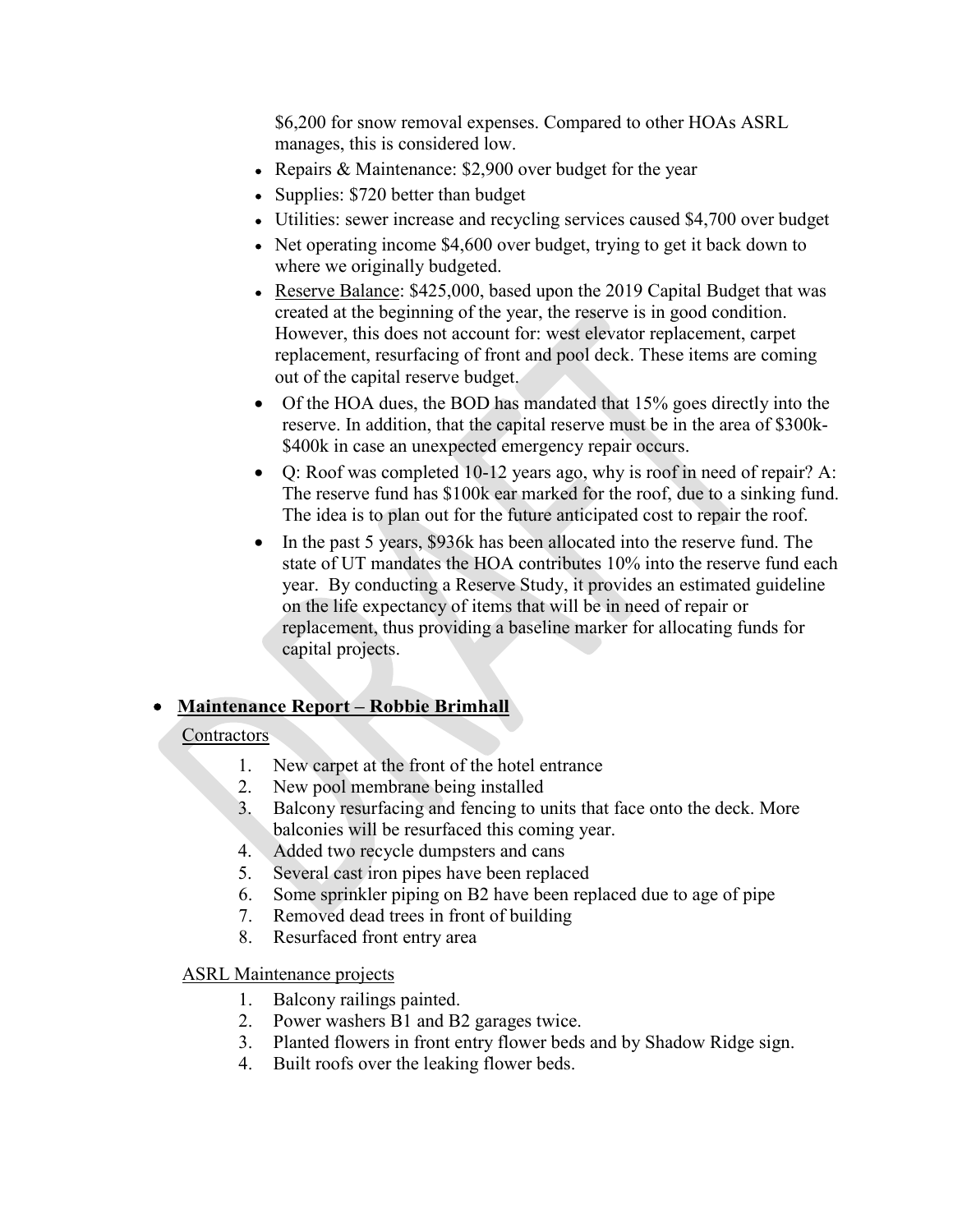- 5. Updated Main,  $2<sup>nd</sup>$ ,  $3<sup>rd</sup>$  and  $4<sup>th</sup>$  floor hallway sconce lighting to 100 equivalent LED bulbs.
- 6. All lock batteries have been replaced.

Projects that are still in the works

- 1. Painting balcony railings.
- 2. Remodel of front.
- 3. Brick repairs to the exterior of the building (to be completed fall of 2019)
- 4. East elevator replacement end of October and to be completed before Thanksgiving
- 5. Roof maintenance inspection for needed repairs before winter.
- 6. Water heaters/toilets upgrades.

# **V. NEW BUSINESS**

## • **Vail Development**

- PEG out of the Provo area will develop a master plan and will operate all the development that occurs as part of that plan.
- This is in early stage of discussion, preliminary plans, with no definitive master plan. If it were to happen, construction would begin in Spring 2021. Public hearings will be held with owners being able to provide input/feedback.
- Phase 1: develop the parking lot in front of Shadow Ridge, to include 80 parking stalls, 23 affordable housing units facing Empire Ave and 55 condos facing the resort. A 4 story building, entrance access in 3 areas.
- Phase 2: behind that building, would be the next parcel to be developed, a 4-star condo resort, that would extend the corner behind Shadow Ridge and behind Silver King. This would be 3 years out.
- Phase 3: the next project would be below Snow Flower. This would be a condo  $\&$ club project (self-contained, not for public use).
- Phase 4: the last project would be adjacent to Silver King, next to the large parking lot, a retail space/plaza.
- The road would change to have a roundabout that would make you take a right onto a 2 lane one-way street that passes by Silver King and Shadow Ridge, looping around.

# • **General Discussion/Open Forum**

- 1. Nightly rentals:
	- If a unit is not in the ASRL Nightly Rental Program and there are maintenance issues or concerns inside that unit, it is not the responsibility of the front desk to address. This includes guests wanting toilet paper, towels, toiletries… It is the responsibility of the homeowner/rental property management company (Air B&B, Vacasa Rentals…).
	- Notice will be sent out to homeowners that it is the homeowners and their rental property management company's responsibility to handle requests and concerns. Guests cannot come to the front desk to request